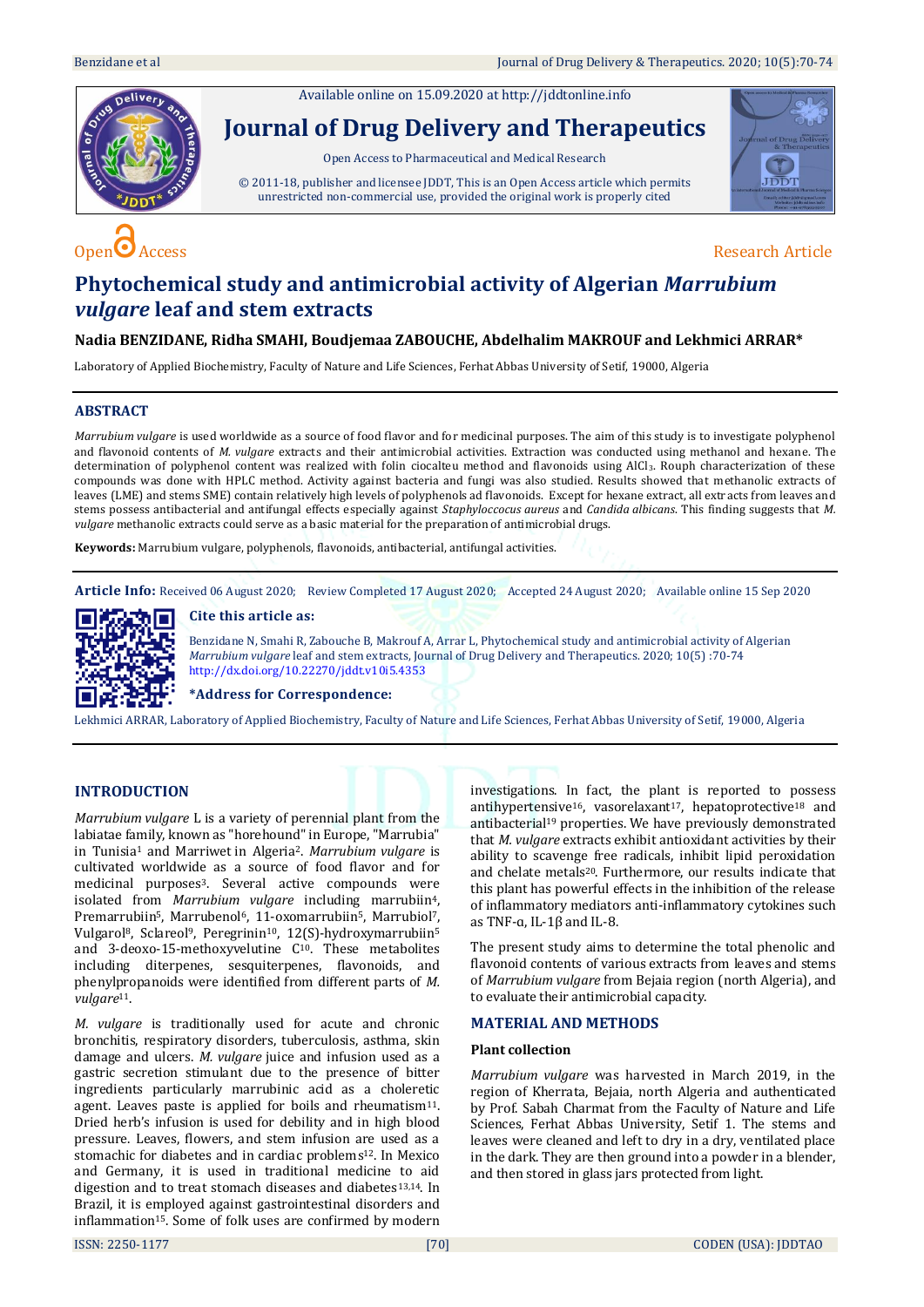#### **Preparation of extracts**

Powder from the leaves or stems from *Marrubium vulgare* were mixed with methanol 80 %  $(v/v)$  <sup>21</sup>, with magnetic stirring at 60°C for 3 h. The mixture was left to macerate for 24 hours in the dark and then filtered. The maceration is renewed, the macerate recovered. The various filtrates are combined and subjected to evaporation under reduced pressure at 40°C using a rotavapor Buchi (Germany). After evaporation, the filtrate is dried to give the leave methanolic (LME) or stems methanolic (SME) extracts. LME is oily and required hexane defatting. The hexane phase is collected to give leave hexane extract (LHE). The aqueous phase was collected, filtered and dried at 40°C in the oven to give the delipidated methanolic extract (DLME).

#### **Determination of total polyphenols and flavonoids**

The determination of the total polyphenols in the extracts of *Marrubium vulgare* (leaves and stems) was carried out according to the method of Folin Ciocalteu<sup>22</sup>. A volume of 200 μl of each extract dissolved in distilled or point-of-range water is added to 1 ml of Folin Ciocalteu's reagent (diluted 10 times in distilled water). After 4 min of incubation at room temperature, 800 μl of Na<sub>2</sub>CO<sub>3</sub> (7.5%), also diluted in distilled water, were added to the mixture. The previously shaken set was incubated in the dark for 2 hours. The absorbance was then read at 765 nm by a UV / visible spectrophotometer. The concentration of total polyphenols for each sample is calculated from the regression equation of a calibration range in aqueous medium (0 to 200  $\mu$ g / ml), established with gallic acid under the same operating conditions as the excerpts. Results are expressed in milligrams of gallic acid equivalent per gram of extract (mg GAE / g of extract).

Total flavonoids were quantified by the aluminum trichloride method21. One ml of each sample (prepared in methanol) was added to 1 ml of the AlCl<sub>3</sub> solution (2% in methanol). After 10 minutes of incubation, the absorbance was read at 430 nm. The concentration of flavonoids in the methanolic extract was calculated from the calibration curve established with quercetin (0 - 40 μg / ml in methanol) and expressed in milligrams of quercetin equivalent per gram of extract (mg QE / g Extract)

#### **High performance liquid chromatography**

The extracts were analyzed using high performance liquid chromatography system. Each sample was dissolved in methanol (25 mg/mL) and filtered with a 0.45 µm membrane before injection into the HPLC-system. The sample was analyzed on a VP-ODS, C18 column with a dimension (250  $\times$  4.6 mm) and a particle diameter equal to 5 μm. The mobile phase is composed by water (A) and methanol (B). The elution was performed in isocratic gradient conditions, starting from 40 to 100 % of B in 60 min, followed by a re-equilibration step of 20 min. The flow rate was 1 mL/min and the elution was performed at room temperature. The UV detection was fixed at 254, 280 nm.

#### **Evaluation of antibacterial and antifungal activity**

One gram (+) and two gram (–) bacteria were used in this study: *Staphylococcus aureus* (ATCC 25923), *Escherichia coli* (ATCC 25922) and *Pseudomonas aeroginosa* (ATCC 27853). These strains were provided by the Microbiology Laboratory of the University Hospital Centre (CHU) of Setif, Algeria. The test of the bacteria sensitivity to different extracts was carried out in vitro using the agar medium diffusion method<sup>22</sup>. The bacterial strains were sub-cultured by the streak method on Mueller Hinton agar, and then incubated in an oven at 37 ° C for 18 to 24 hours. From these young cultures, pure colonies were isolated to prepare the bacterial inoculum. Each colony was suspended in 2.5 ml of sterile distilled water. The turbidity of the suspension was measured using a densitometer and adjusted to 0.5 Mac Farland. Sterile 6 mm diameter Wattman paper discs were impregnated with 10 μl of extract and the negative control discs are impregnated with methanol. Discs were gently placed on the agar medium seeded beforehand with a bacterial suspension. Standard Gentamicin discs (10 mg) were used as positive controls. After incubation at 37°C for 18 to 24 hours, the diameters of the clear zones of inhibition around the discs were measured. The inhibition zone (s) were recorded and the activity index (AI) was calculated by comparison with respective compounds (AI = Inhibition zone of test sample/Inhibition zone of the standard).

Fungal strain *Candida albicans* is provided by the Parasitology Laboratory of the CHU Setif. The antifungal activity was determined by the Sabouraud agar diffusion method containing. The inoculum is prepared from young cultures 2 to 3 days old. A pure colony was suspended in sterile distilled water. The turbidity of this suspension is adjusted to 0.5 Mac Farland (108 CFU / ml) and an aliquot of 0.1 ml thereof was spread on the agar. Sterile Wattman paper discs of 6 mm in diameter, impregnated with 10 μl of extract were aseptically deposited on the agar medium. The discs impregnated with DMSO and Fluconale (10 mg / ml) were used as negative and positive controls, respectively.

#### **Statistical analysis**

Data were analyzed by means of one way Anova to determine statistically significant variance between the groups for each plant extract. Values which showed statistically significant effects were further analyzed and means were compared using Tukey's test. Differences were considered significant at a P value of less than 0.05.

#### **RESULTS AND DISCUSSION**

#### **Polyphenol and flavonoid contents**

Yields of extraction and the amounts of polyphenols and flavonoids in different extracts of *Marrubium vulgare* are presented on table 1.These results are concordant with those of *M. vulgare* harvested from Bordj Bouariridj region<sup>20</sup> except for the flavonoid content of stems extract which is higher (11.72 versus 5.21 mg QE/g).

**Table 1:** Yields and contents of polyphenols and flavonoids in the *Marrubium vulgare* methanolic and hexane extracts.

| <b>Extracts</b> | Yield (%) | Polyphenols (mg<br>GAE/g | Flavonoids (mg QE/g) |
|-----------------|-----------|--------------------------|----------------------|
| LME             | 13.27%    | $60.94 \pm 0.07$         | $14.41 \pm 0.15$     |
| <b>DLME</b>     | 12%       | $62.95 \pm 0.09$         | $8.06 \pm 0.17$      |
| <b>LHE</b>      | 3.77%     | $49.34 \pm 0.06$         | $9.89 \pm 0.06$      |
| <b>SME</b>      | $6.7\%$   | $49.46 \pm 0.03$         | $11.72 \pm 0.07$     |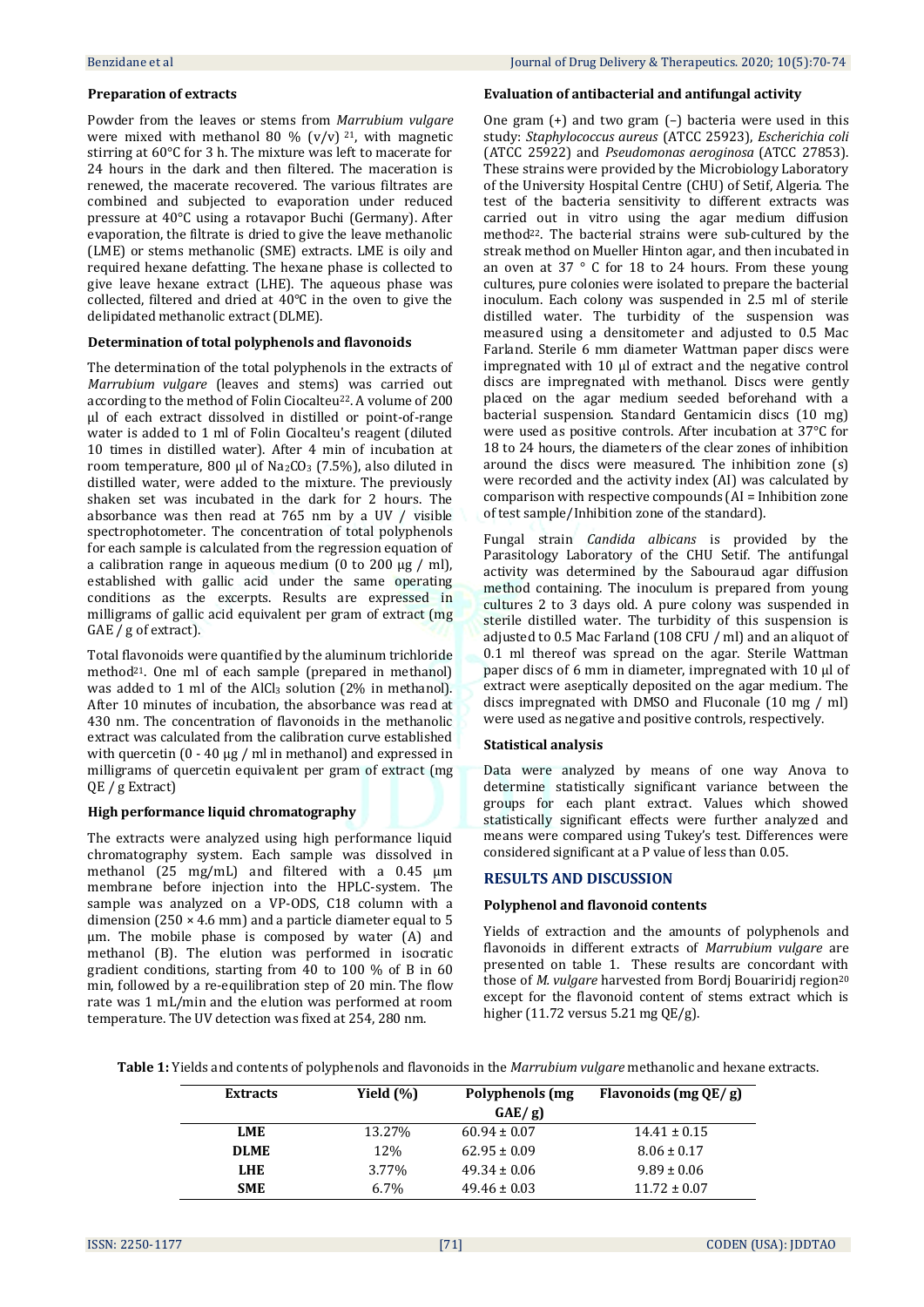It was aimed in this work to identify some of the phenolic compounds present in the methanolic extracts of *M. vulgare*  using HPLC which is a high-resolution chromatographic technique probably the most widely used analytical technique for characterizing the polyphenolic compound23.

HPLC analysis of polyphenols (Figure 1) showed that LME contains tannic acid, caffeine and ferulic acid, but when defatted gallic acid was also detected. LHE contains tannic acid, vitamin C and catechin, whereas in SME only tannic acid and catechin were detected.



**Figure 1:** HPLC Chromatograms of *Marrubium vulgare* extracts. A: leaves methanolic, B: defatted leaves methonolic, C: Leaves Hexane and D: Stem methanolic extracts.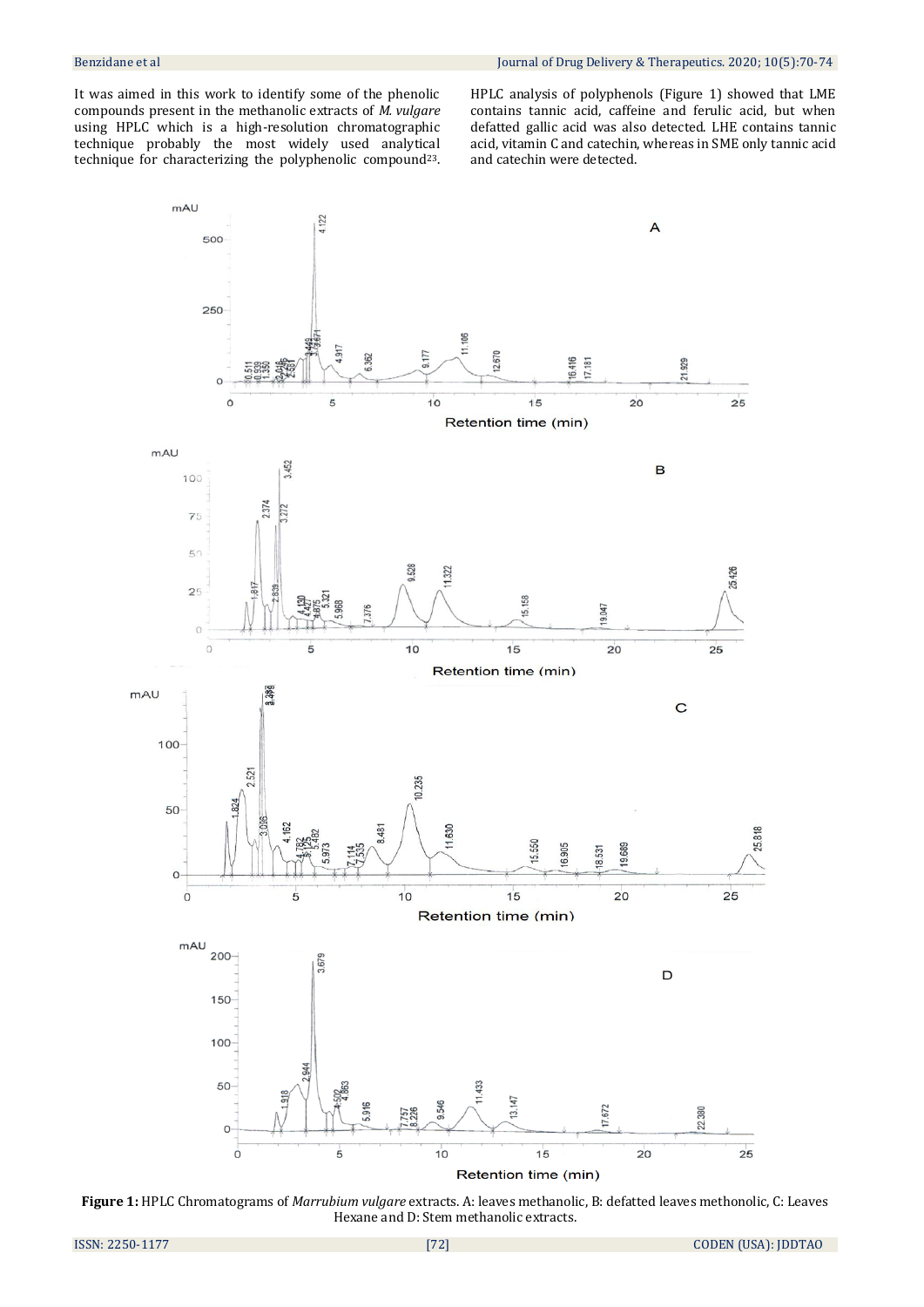#### **Antimicrobial activity**

To evaluate the antimicrobial activity of *Marrubium vulgare*, the activity index (AI) was calculated on the basis of comparison with standard (gentamycin for bacteria and Fluconale for fungi) and extracts (Figure 2).





**Figure 2:** Inhibition of the growth of *Staphyloccocus aureus* (A, B) and *Candida albicans* (C, D) by *Marrubium vulgare* methanolic extracts using the disc diffusion method.

The results indicated that the methanolic extract of leaves showed higher activity against *Staphyloccocus aureus* (IZ-11.00 mm; AI-0.53) and *Escherichia coli* (IZ-7.5 mm; AI-0.33) at the dose of 500 mg/ml but was less active against *Pseudomonas aeruginosa*. When defatted with hexane, this methanolic extract showed lower activity (IZ-9.5 mm; AI-

0.41). Stem methanolic extract has good activity against *S. aureus* (IZ-9.0; AI-0.47). In contrast, hexane extract does not have any antibacterial activity (Table 2).

Concerning the antifungal effects against *Candida albicans*, LME even defatted (DLME) possessed the best activity with IZ-13 & 10 mm, and AI-0.52 & 0.45, respectively (Table 2).

|          |   |                          | $\sim$ $\sigma$ | .    | $\cdot$ |                           | .                |
|----------|---|--------------------------|-----------------|------|---------|---------------------------|------------------|
|          |   | Staphylococcus<br>aureus | Escherichia     | coli |         | Pseudomonas<br>aeruginosa | Candida albicans |
| Extracts | œ | лі                       | L               |      |         | Al                        | Al               |

**LME** 11 ± 1.5 0.53 7.5 ± 0.5 0.33 - - 13 ± 1.5 0.52 **DLME**  $9.5 \pm 0.5$   $0.41$   $\qquad \qquad \qquad \qquad \qquad \qquad 10 \pm 1.5$   $0.45$ **LHE** - - - - - - - - **SME**  $9 \pm 1.5$   $0.47$   $9 \pm 1.5$   $0.36$ 

| Table 2: Antimicrobial activities of <i>Marrubium vulgare</i> extracts (500 mg/ml). IZ: inhibition zone, AI: Activity index |  |  |  |
|-----------------------------------------------------------------------------------------------------------------------------|--|--|--|
|-----------------------------------------------------------------------------------------------------------------------------|--|--|--|

*Staphylococcus aureus* species is currently one of the major causes of nosocomial infections24. Recent studies have shown inhibition zone for *S. aureus* in the range of 0.0-18.0 mm<sup>25-27</sup>. Cavanagh & Wilkinson<sup>28</sup> and Serban et al.<sup>27</sup> investigations showed that the antimicrobial properties depend on the composition of the extract and the species of microorganism. Phytochemical analysis of plant extracts indicates that the presence of one or more groups of phytoconstituents like flavonoids, tannins, glycoside,

phenols, etc. is responsible for antibacterial activity alone or in combinations29.

Candidiasis is more frequent in human immunodeficiency virus (HIV)-infected patients and knowledge about the distribution and antifungal susceptibility of oral Candida species is important for effective management of candidiasis30. The prolonged management of oral candidiasis in HIV patients might cause the development of drug resistance candidiasis<sup>31</sup>.